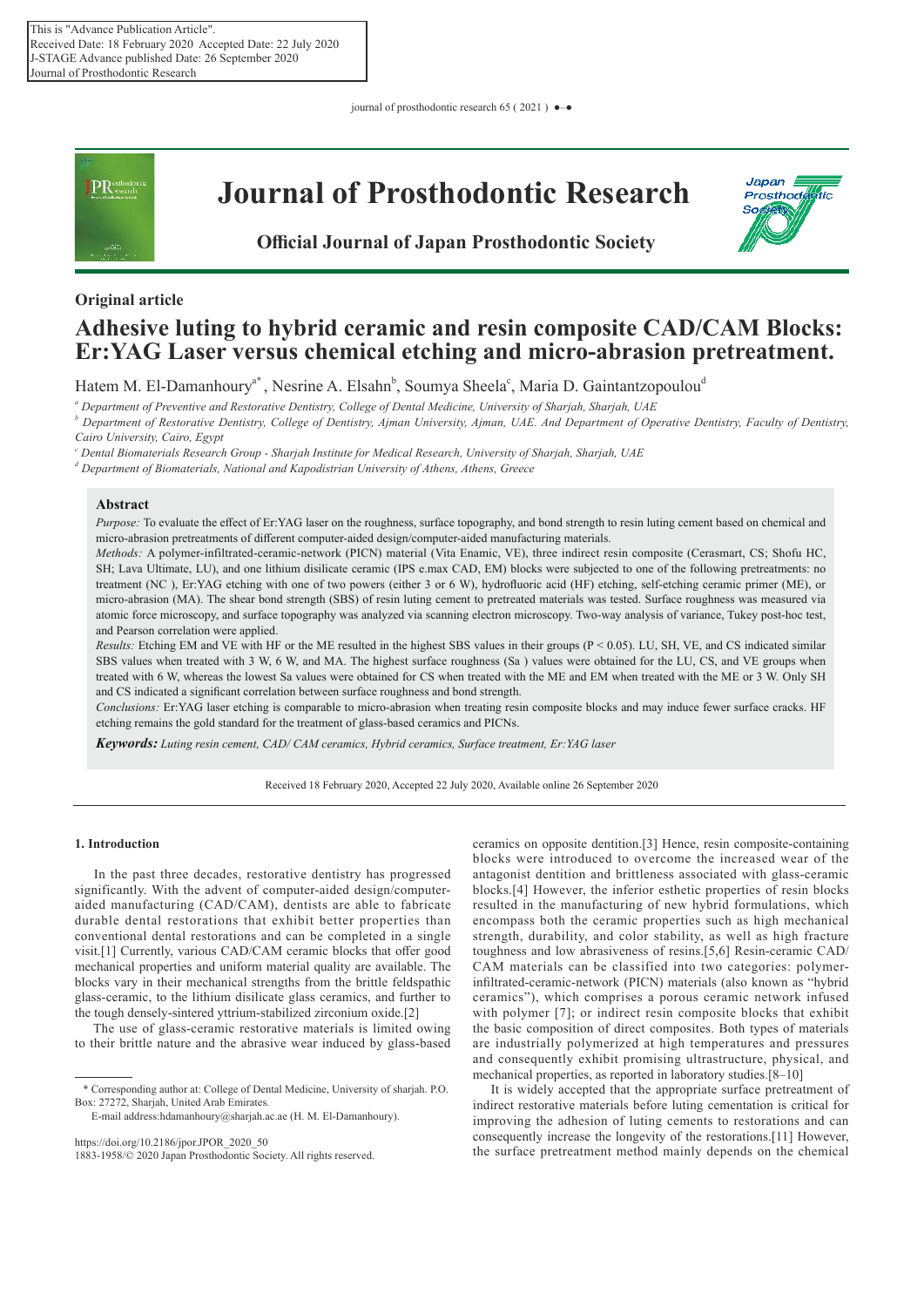composition of the material used.

 For conventional glass-based ceramic materials, the most typically used method is hydrofluoric acid (HF) etching. Surface pretreatment with HF results in increased surface roughness, thereby increasing the bonding strength between the ceramic and hydrophobic luting cement. [12] Although HF treatment is considered as one of the gold standards mainly for glass ceramics, toxicity issues associated with HF limit its usage.[13] Hence, other etchants that are less toxic than HF have been used in many studies,[14,15] including self-etching ceramic primers. Previously, we demonstrated that the etching efficacy of Monobond Etch and Prime was purely material dependent.[16] Meanwhile, micro-abrasion with alumina particles (sandblasting) is the typically recommended surface treatment method for resin-based blocks.[17] Although sandblasting may provide a clean rough surface for adhesion, the pressure at which blasting occurs has an important role, and using high pressure may induce cracks on the surface and subsurface of the material, thereby reducing the cohesive strength of the material at the surface and subsequently result in failure at the interface.[18]

 For indirect resin composite blocks, the absence of a glassy phase renders them resistant to etching by hydrofluoric acid (HF). Hence, alternative methods, such as micro-abrasion and laser ablation pretreatments, have been employed.[19] Various laser systems, such as carbon dioxide (CO<sub>2</sub>), neodymium-doped: yttrium, aluminum, garnet (Nd:YAG) or erbium, chromium-doped:yttrium, scandium, gallium, garnet (Er,Cr:YSGG) laser have been utilized in recent studies to improve the surface roughness of hybrid resin ceramics or enhance the repair bond strength of laboratory composite materials.[20,21] Laser surface treatments improved the roughness, thereby enhancing the bond strength between luting resin cement and the fitting surface of the restorations.[22] Er:YAG laser (Erbium: yttrium, aluminum, garnet) is getting popular because of its wide acceptance in clinical dentistry applications, such as carious dentin removal, cavity preparation, surface conditioning, and recently as a surface treatment method for indirect restorations.[23] However, information regarding the effect of hard tissue laser etching, such as Er:YAG laser, on the bonding efficiency of PICN and indirect resin composite materials is scarce.

 Hence, in this study, we aim to evaluate the effect of Er:YAG laser pretreatment, in comparison to chemical etching and micro-abrasion, on the surface topography and roughness of PICN and indirect resin composite materials and their bonding efficiency to resin luting cement, by evaluating their shear bond strengths. The null hypothesis is that the surface pretreatment method does not significantly affect the shear bond strength, surface topography, and roughness of the tested materials.

## **2. Methods and Materials**

The materials tested as well as their compositions and manufacturers are shown in Table 1. The study design and pretreatment of samples are illustrated graphically in Figure 1.

#### *2.1. Specimen Preparation*

 CAD/CAM blocks from each material were used, and were cut transversely to obtain 96 rectangular slabs (12.0 mm  $\times$  14.0 mm  $\times$  2.0 mm) using a low-speed diamond wheel saw (Isomet 1000, Buehler, Lake Bluff, IL) operating at 500 rpm under cooling water. After ultrasonic cleaning in a bath filled with double-distilled water for 15 min, the specimens were positioned in polyvinyl chloride plastic rings and embedded in epoxy resin (Fastray, Harry J. Bosworth Co., Skokie, IL, USA). The surfaces of the slabs were wet polished with up to 600 grit silicon carbide paper discs (EcoMet 30, Buehler, Lake Bluff, IL) for 1 min. Ten samples from each group  $(n = 10)$  were subjected to one of the following pretreatments.

 1.No treatment (Negative Control – NC): the specimens did not receive any pretreatment and was primed with a ceramic primer

(Mononbond plus, Ivoclar Vivadent) that was applied for 60 s and air dried with a jet of oil-free air for 10 s.

 2.Er:YAG laser ablation (Groups 3W and 6W): Laser etching was performed with an Er:YAG laser (Fidelis AT, Fotona Medical Lasers, Ljubljana, Slovenia) operating in a focused mode with a 0.9 mm beam spot of a non-contact handpiece (R02, Fotona) positioned 8 mm from the specimen's surface; pulse duration  $= 300 \mu m$  (short pulse mode - SP), repetition rate = 20 Hz, and water/air spray (80 mL/min water and 40 mL/min air) was performed. The Er:YAG laser power density and energy fluence were 5.97  $W/cm<sup>2</sup>$  and 29,856 J/cm<sup>2</sup>, respectively. Laser irradiation was performed with one of two different laser power settings: a) 150 mJ and b) 300 mJ, with power outputs of 3 W (Group 3W) and 6 W (Group 6W), respectively.

The specimens were rinsed off with water/air spray for 30 s and dried with a strong jet of oil-free air for 10 s; subsequently, Mononbond Plus was applied for 60 s and then air dried.

 3.Hydrofluoric acid (Group HF): A 4.5% HF was applied for 60 s except for the IPS e.max CAD (EM) samples, which were etched for only 20 s according to the manufacturer's instructions except for IPS e.max CAD (EM). All the samples were washed with water/air spray for 30 s and then air dried for 10 s. Mononbond plus was applied for 60 s and then air dried.

 4.Monobond Etch & Prime (Group ME): A self-etching glassceramic primer (Monobond Etch & Prime, Ivoclar Vivadent) was applied on the surface using a microbrush, agitated into the surface for 20 s, and then allowed to react for another 40 s; subsequently, it was thoroughly rinsed off with water/air spray for 30 s and dried with a strong jet of oil-free air for 10 s.

 5.Micro-abrasion (Group MA): air abrasion with 25 µm alumina particles (Cobra Abrasive, Renfert GmbH, Hilzingen, Germany) was performed in a sandblaster (Basic Eco, Renfertat GmbH, Hilzingen, Germany) at a pressure of 200 kPa from a distance of approximately 10 mm for 14 s. The specimens were ultrasonically cleaned in a distilled water bath for 30 s and then rinsed with water/air spray for 30 s. The samples were dried with a strong jet of oil-free air for 10 s, and Mononbond Plus was applied for 60 s and then air dried.

 After surface treatment and priming, a dual-cure resin cement (Multilink –N Automix, Ivoclar Vivadent) base and catalyst pastes were mixed in an automixing tip and then applied to the ceramic surface. A resin composite cylinder, 2.0 mm in diameter and 2.0 mm in height, was placed, and a special metal clip was used to stabilize the resin composite cylinder during the cementation. Excess cement was removed using a microbrush, and the cement was light cured for 20 s using light-emitting diode (LED) curing unit (Elipar DeepCure, 3M ESPE) with an output of 1470 mW/cm<sup>2</sup> . The intensity was verified in every 10 samples using a digital radiometer (Cure Rite, Dentsply, Milford, DE, USA) to ensure uniform curing. Each specimen was examined using magnifying loupes to identify specimens containing possible defects (bubbles or cracks in resin composite or flow of resin cement beyond the limits of the bonding area).

#### *2.2. Shear Bond Strength (SBS) Testing*

 The samples were stored in distilled water at 37 °C for 24 h and thermocycled between 5 °C and 55 °C for 5,000 cycles with 30 s dwell times (THE-1100, SD Mechatronik, Germany) before being tested for their SBS using a table-top shear bond strength tester (Bisco Inc., Schaumburg, IL, USA). The metal blade of the machine was passively placed on top of the sample base surface (the bonding substrate), and the distance between the blade and sample bases was set to  $0.1 \pm 0.05$ mm, measured using a feeler gauge (Elora–Werkzeugfabrik GmbH, Remscheid, Germany). To exclude the presence of any frictional forces, the passive movement of the blade was confirmed before testing each sample (i.e., no forces were recorded by the load cell during the advancement of the blade until the blade touched the sample). The metal blade was adjusted such that the semicircular notch of the blade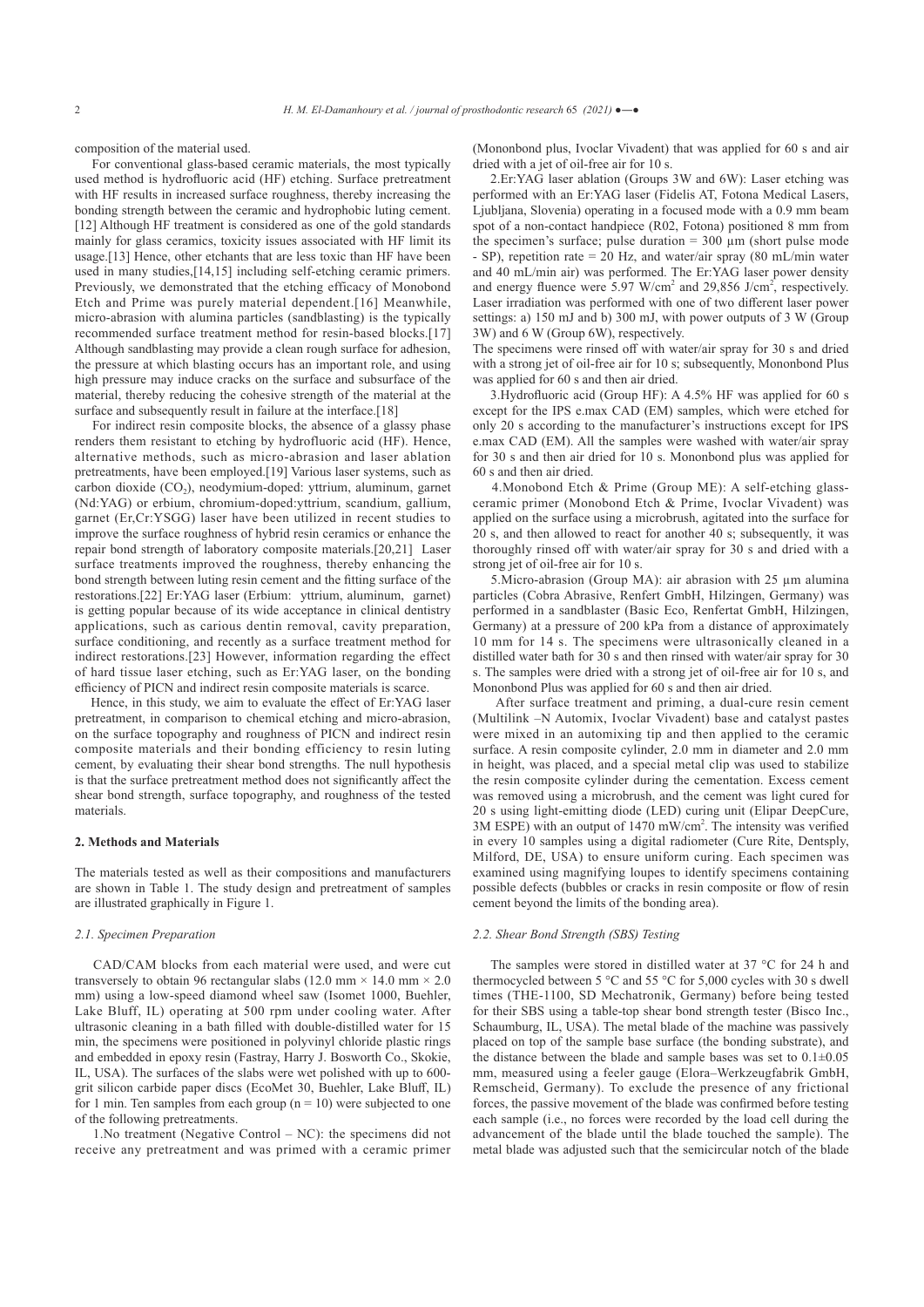|                                   |           | <b>Table 1.</b> The materials tested in this study. |                                                              |                                                                                                                                                                                                                                                                                    |         |
|-----------------------------------|-----------|-----------------------------------------------------|--------------------------------------------------------------|------------------------------------------------------------------------------------------------------------------------------------------------------------------------------------------------------------------------------------------------------------------------------------|---------|
| Material                          | Code      |                                                     | Manufacturer                                                 | Composition                                                                                                                                                                                                                                                                        | Lot $#$ |
| Vita Enamic                       | <b>VE</b> | Polymer-infiltrated<br>ceramic network<br>(PICN)    | Vita Zahnfabrik H.<br>Rauter GmbH, Bad<br>Säckingen, Germany | Bis-GMA, UDMA, Bis-EMA, TEGDMA, polymer network (14 wt%)<br>$SiO_2$ , Al <sub>2</sub> O <sub>3</sub> , Na <sub>2</sub> O <sub>3</sub> , K <sub>2</sub> O <sub>3</sub> , B <sub>2</sub> O <sub>3</sub> , Z <sub>rO2</sub> , C <sub>a</sub> O ceramic network (86 wt <sup>o</sup> %) | 38630   |
| Cerasmart                         | <b>CS</b> | Resin Composite                                     | GC Dental Products.<br>Leuven, Belgium                       | BisMEPP, UDMA, DMA (29 wt%)<br>$SiO$ , and $B_2O_3$ glass nanofillers (71 wt%).                                                                                                                                                                                                    | 1610051 |
| Shofu Block<br>HC.                | <b>SH</b> | Resin Composite                                     | Shofu Dental, Kyoto,<br>Japan                                | UDMA, TEGDMA (39 wt%)<br>$SiO_2$ , ZrO, fillers (61 wt%)                                                                                                                                                                                                                           | 031501  |
| Lava Ultimate                     | LU        | Resin Composite                                     | 3M ESPE,<br>St. Paul, MN, USA                                | BisGMA, UDMA, BisEMA, TEGDMA (20 wt%)<br>$SiO_2$ , ZrO <sub>2</sub> fillers (80 wt <sup>o</sup> %)                                                                                                                                                                                 | N333039 |
| IPS e.max<br>CAD,                 | EM        | Lithium disilicate<br>glass-ceramic                 | Ivoclar Vivadent.<br>Schaan, Liechtenstein                   | Lithium disilicate reinforced glass-ceramic<br>$(SiO_2, Li_2O, K_2O, P_2O_3, ZrO_2, ZnO, A1_2O_3, MgO, and Coloring oxides)$                                                                                                                                                       | U26002  |
| Monobond Etch<br>& Prime          | ME        | Self-etching glass-<br>ceramic primer               | Ivoclar Vivadent.<br>Schaan, Liechtenstein                   | Tetrabutylammonium dihydrogen trifluoride, methacrylated phosphoric acid ester,<br>trimethoxysilylpropyl methacrylate, alcohol, and water.                                                                                                                                         | U12508  |
| <b>IPS</b> Ceramic<br>Etching Gel | <b>HF</b> | Ceramic Etching                                     | Ivoclar Vivadent,<br>Schaan, Liechtenstein                   | 4.5% hydrofluoric acid                                                                                                                                                                                                                                                             | U01182  |
| Monobond<br>Plus,                 |           | Glass-ceramic primer                                | Ivoclar Vivadent.<br>Schaan, Liechtenstein                   | Ethanol, 3-trimethoxysilylpropyl methacrylate, 10-MDP, Sulfide methacrylate                                                                                                                                                                                                        | U25466  |
| Multilink<br>Automix              |           | Dual Cure Luting<br>resin cement                    | Ivoclar Vivadent.                                            | Dimethacrylates, HEMA, t-amine, silicon dioxide filler, ytterbium trifluoride,<br>Schaan, Liechtenstein catalysts, stabilizers, pigments, dibenzoyl peroxide                                                                                                                       | U02278  |

|  |  | <b>Table 1.</b> The materials tested in this study. |  |  |  |  |
|--|--|-----------------------------------------------------|--|--|--|--|
|--|--|-----------------------------------------------------|--|--|--|--|

\*Bis-GMA (2,2-bis[4-(2-hydroxy-3-methacryloxypropoxy)phenyl]propane), UDMA (urethane dimethacrylate), Bis-EMA (2,2-Bis[4 methacryloxypolyethoxyphenyl)propane]), TEGDMA (Triethylene glycol dimethacrylate), 10-MDP(10-methacryloyloxydecyl dihydrogen phosphate), HEMA (2-hydroxyethyl methacrylate).



**Fig. 1.** Schematic illustration of sample preparation and pretreatments of tested groups.

was passively encircling the resin cylinder. The metal blade was advanced to apply shear forces at the resin–ceramic interface and operated at a crosshead speed of 1.0 mm/min until complete failure and debonding. The force at failure, recorded in Newtons, was divided by the surface area (mm<sup>2</sup>) to calculate the SBS in millipascal using the following formula:

## SBS (MPa) = Force (N) /Area (mm<sup>2</sup>)

 The debonded specimens were analyzed under a stereomicroscope to determine the failure mode, which was classified as one of the following: the adhesive failure between the resin cement and ceramic (A), mixed failure (M), cohesive failure in resin cement (CR), or cohesive failure in ceramic (CC).

#### *2.3. Surface roughness analysis*

To analyze the surface roughness, 18 samples from each material

 tested were further polished with a series of silicon carbide paper discs  $(800, 1000,$  and 1200 grit), then divided equally into 6 groups  $(n=3)$ accourding to the different surface treatments. Subsequently, they were evaluated via atomic force microscopy (AFM) (Flex-Axiom, Nanosurf AG, Liestal, Switzerland) performed in a non-contact mode using an AFM cantilever with magneto-resistive sensors integrated within an NCLR tip (7 μm thickness, 225 μm length, and 38 μm width) under a force constant of 48 N/m. Measurements from four different areas were collected using a standardized rectangular spot (25  $\mu$ m × 25  $\mu$ m). The tip-specimen distance was maintained throughout the test. The AFM micrographs were analyzed using microscopy data analysis software (C3000 control software, version 3.7.2.8, Nanosurf AG, Liestal, Switzerland). The average surface roughness (Sa), peak height (highest value - Sp), and valley depth (lowest value - Sv) of the pretreated CAD/CAM materials were measured and expressed as a numeric value in nanometers.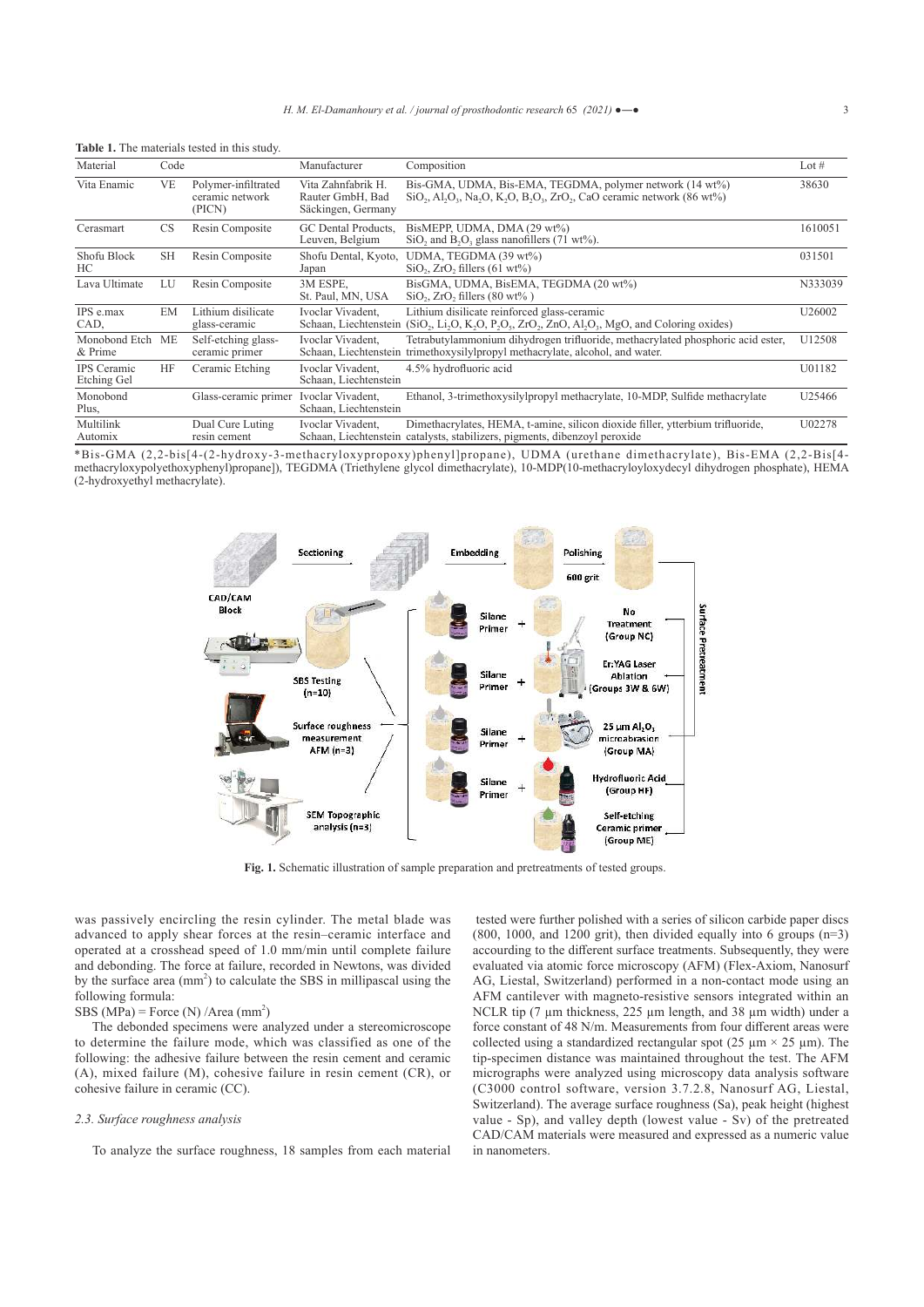## *2.4. Surface Topography Examination*

 3 specimens from each group were polished and treated as explained for surface roughness analysis, air dried for 60 s and stored in a desiccator containing dehydrated silica gel for 24 h. The dehydrated samples were then mounted on aluminum stubs with double-sided adhesive carbon tape. The specimens were coated with gold-palladium in a sputter-coater (Polaron E- 5100 Sputter Coater, Polaron Equipment Ltd, Watford, UK) at 20 mA for 90 s. Micrographs of the prepared samples were obtained at different magnifications up to 2000X using a low-vacuum scanning electron microscope (JSM 5310LV, JEOL Inc., Tokyo, Japan) operating at an accelerating voltage of 20 kV and a working distance of 12.0–17.0 mm.

#### *2.5. Statistical analysis*

 A statistical analysis of the results for the SBS and surface roughness parameters was performed via a two-way analysis of variance (CAD/ CAM material and surface pretreatment method) to determine the effect of these major factors on the SBS and surface roughness. Tukey's posthoc test was used to detect pair-wise differences among experimental groups. A 95% confidence level was applied for all statistical tests (a  $= 0.05$ ), and the power of the analysis with a  $= 0.05$  was 0.90. The statistical analysis was performed using SPSS software (Version 15.0, SPSS Inc., Chicago, IL, USA). The correlation between the mean SBS and roughness of each tested material was then computed using a twotailed Pearson's correlation analysis.

#### **3. Results**

 The mean SBS values are summarized in Table 2. During the SBS testing of all groups, no pre-testing failures occurred. The SBS results were affected significantly by both variables, the pretreatment method, and the CAD/CAM block substrate type  $(p < 0.05)$ .

 Compared with all other treatment methods, both VE and EM exhibited significantly higher mean SBS values ( $p < 0.05$ ) when they were treated with HF or ME, with the HF-treated EM group attaining the highest value (40.18±9.30 MPa), followed by the ME-treated EM group ( $26.66 \pm 5.9$  MPa) and the HF-treated VE group ( $26.40 \pm 5.8$ MPa). The treatment of the EM group with 3 W laser resulted in the lowest SBS value (3.92±1.52 MPa) among all the groups.

Meanwhile, no significant difference ( $p > 0.05$ ) was observed in VE, LU, SH, and CS groups when they were treated with either 3W, 6W, or MA. The SBS of the MA-treated LU group was significantly higher than those of the HF- and ME-treated groups ( $p < 0.05$ ), and the SBS of the 3W and 6W-treated SH were significantly higher than those of the HF and ME-treated groups ( $p < 0.05$ ). Whereas the 3W, 6W and MA-treated CS groups exhibited bond strengths that did not differ significantly from that of the HF-treated group ( $p > 0.05$ ).

 The types of surface treatment and material tested affected the failure mode of the debonded specimens of the different experimental groups (Table 3). For VE and EM, the highest percentage of adhesive failure was associated with laser pretreatment, and this percentage decreased when they were treated with MA, HF, or ME. By contrast, for the resin composite materials (CS, SH, and LU), the most significant adhesive failures occurred when the samples were treated with either HF or ME. A high percentage of cohesive failure in the CAD/CAM materials was observed when VE was treated with either the ME or HF.

 The AFM surface roughness results are listed in Table 4 and presented as three-dimensional micrographs in Figures 2–6. Pretreatment with HF or the ME induced lower mean Sa compared with MA and laser pretreatment for all tested materials except EM, which showed the highest mean Sa value when treated with MA and HF surface etching. HF etching exhibited significantly higher Sa compared with ME treatment.

Representative SEM micrographs of the tested groups are

presented in Figures 2–6. Compared with the NC groups, both types of laser pretreatments resulted in intense irregularities and pores in all materials tested except for EM, which remained relatively smooth after treatment with 3W (Figure 6B) and revealed only slight irregularities when treated with 6W (Figure 6C). In general, the 6W pretreatment groups (Figures 2–6 C) exhibited more irregularities and surface roughness than the 3W groups (Figures 2–6 B). By contrast, HF treatment (Figures 2–6 E) resulted in rough surfaces with microirregularities and micropores on the treated surfaces of all materials tested except for CS (Figure 4E), which showed a comparatively smoother surface. In comparison to HF etching, ME etching generated a less pronounced etching pattern in all the tested groups, and this mild etching pattern was particularly obvious in EM and VE (Figures 5F and 6F), indicating a partial dissolution of the glassy matrix, fewer number of pores, and smoother surfaces compared with HF etching. The SEM micrographs of the micro-abraded resin composite blocks (Figures 2–6D) show a substantially rough surface with deep and wide valleys  $(> 20 \mu m)$ , which correspond to the micro-abrasive particles used for MA. Multiple surface cracks (white arrows) were observed, particularly after the MA treatment of LU, SH, VE, and EM (Figures 2D, 3D, 5D, and 6D, respectively) and with the laser etching of SH (Figure 3B). Other characteristic features in the SEM analysis include cracks and holes in the spherical particles of untreated and 6 W laseretched SH (Figures 3A and 3C, respectively).

 No significant correlation was discovered between surface roughness and bond strength for any of the tested materials except for SH and CS, which showed relatively higher Pearson correlation coefficients  $(R<sup>2</sup> = 0.664$  and 0.7102, respectively). Meanwhile, this correlation was relatively weak in the cases of LU, EM, and VE ( $R^2 = 0.442$ , 0.109, and 0.028, respectively).

#### **4. Discussion**

 In the current study, a lithium disilicate glass-ceramic, a hybrid ceramic (PICN), and resin composite-based CAD/CAM materials were studied, and multiple surface treatment methods were evaluated. The results revealed that the effect of surface treatments on the surface roughness and SBS of the CAD/CAM materials tested were material dependent. Compared to the resin-based materials, EM and VE showed significantly higher mean SBS values when treated with HF and ME than those obtained with MA and laser treatments, whereas SH and LU showed significantly higher SBS values when sandblasted or laser treated. For CS, the SBS did not differ significantly among the treatment methods. Additionally, SEM and AFM analysis showed that different treatments resulted in different surface patterns and degrees of surface roughness. These data support the rejection of the null hypothesis.

 A fully crystallized EM is composed of 70% fine-grain lithium disilicate crystals  $(Li<sub>2</sub>Si<sub>2</sub>O<sub>5</sub>)$  embedded in a glassy matrix, whereas VE is composed of a porous feldspar ceramic network enriched with aluminum and zirconium oxide, as well as infiltrated with a monomer mixture, which is then cured to form a polymer network within the ceramic network. [7, 8] Consequently, VE behaves more like a feldspathic ceramic than a resin composite-based material. HF etching results in changes in the surface microstructure of EM due to the preferential dissolution of the amorphous glassy matrix of porcelain, which is selectively removed, thereby exposing the crystalline lithium structure and creating a rough surface; this is a more appropriate microstructure for bonding (Figure 6E). A similar effect was observed when etching VE, where the feldspathic matrix was selectively removed, thereby creating significant micro-irregularities and exposing the resin network (Figure 5E).[9] The subsequent application of a silane coupling agent to the etched ceramic surface provides a chemical covalent hydrogen bond via the condensation of the silanol group of activated silane with the hydroxylated silica groups of the acidetched ceramics; the covalent hydrogen bond was further stabilized via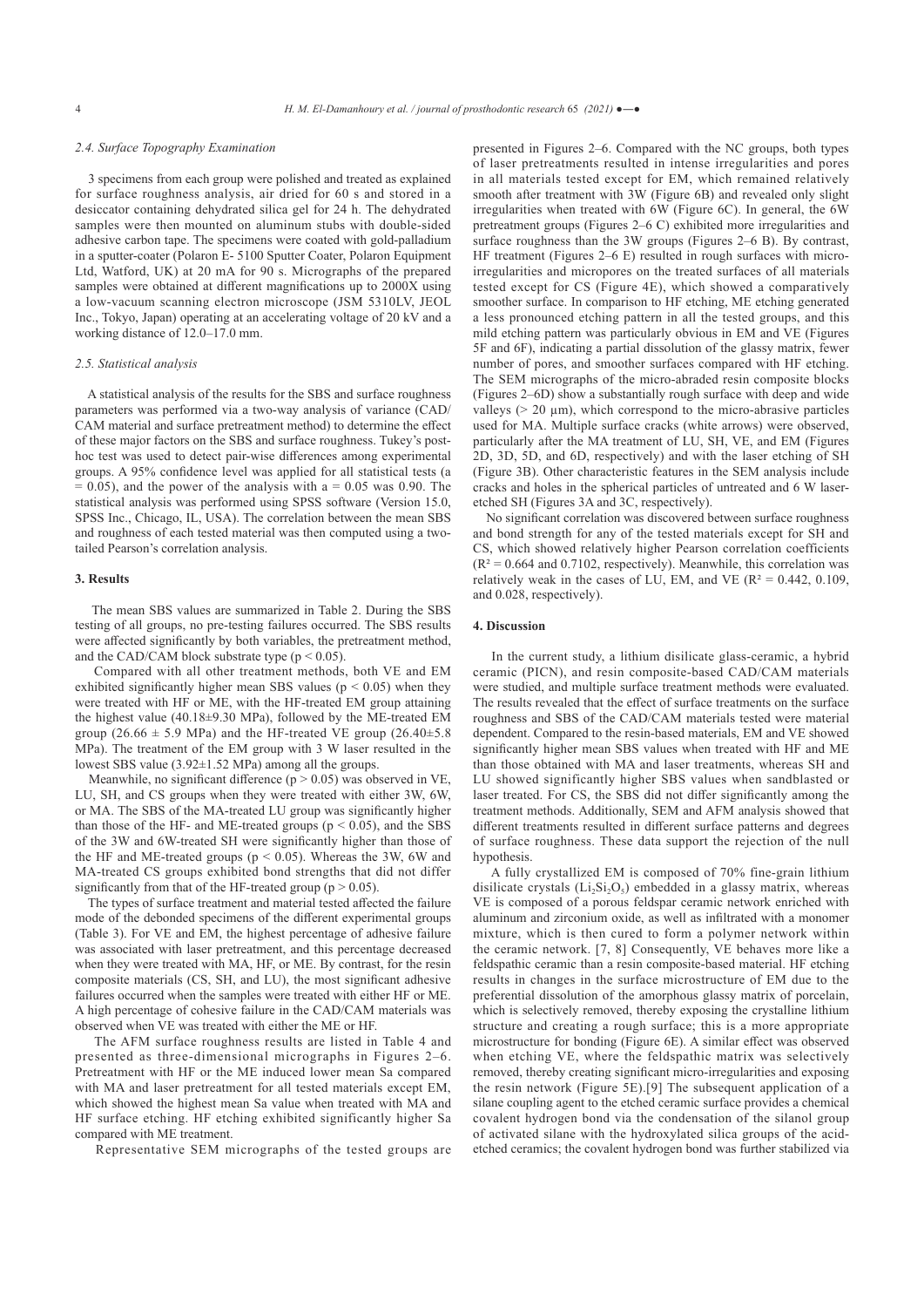Table 2. Mean Shear Bond Strength Values (MPa ± standard deviation) of Lava Ultimate (LU), Shofu HC (SH), Cerasmart (CS), Vita Enamic (VE), and IPS e.max CAD (EM), after no treatment (NC) or pretreatment with hydrofluoric acid (HF), self-etching ceramic primer (ME), Er:YAG etching with either (3W) or (6W) power, or microabrasion (MA)..

|    | LU                    | SН                          | CS                    | VF.                      | EM                   |  |
|----|-----------------------|-----------------------------|-----------------------|--------------------------|----------------------|--|
| NC | $2.32$ 1.06c, A       | $2.74 \pm 0.9c$ .A          | $0.86$ 1.6c.A         | $3.53 \pm 1.7$ d, A      | $3.62 \pm 2.0$ d, A  |  |
| HF | $13.47 \pm 5.2$ a, A  | $12.02 \pm 3.3a$ , A        | $16.38 \pm 6.3ab$ , A | $26.40 \pm 5.8a$ , B     | $40.18 \pm 9.3$ a,C  |  |
| МE | 12.76±6.2a.A          | $10.07 \pm 2.2$ a.A         | $10.34 \pm 2.0a$ .A   | $21.41 \pm 6.9$ a.B      | $26.66 \pm 5.9b.B$   |  |
| 3W | 17.77±2.8ab,AB        | $20.64\pm3.1b$ <sub>A</sub> | $15.72 \pm 6.2$ ab.AB | $14.73 \pm 4.2c$ , B     | $3.92 \pm 1.5$ d,C   |  |
| 6W | $18.23 \pm 2.1$ ab.AB | $23.25 \pm 1.4b$ .A         | $20.02 \pm 5.9$ b.A   | $16.62 \pm 7.3$ bc.AB    | $13.24 \pm 3.8c.B$   |  |
| МA | $21.98 \pm 7.4b$ .A   | $15.56\pm4.0ab$ .B          | $20.15 \pm 3.7b$ .AB  | $17.74 \pm 6.7$ bc, $AB$ | $18.60 \pm 2.2c$ .AB |  |

\*Within a column, the same Lower-case superscript letters show mean values with no statistically significant difference ( $p > 0.05$ ). \*Within a raw, the same Upper-case superscript letters show mean values with no statistically significant difference ( $p > 0.05$ ).

Table 3. Mode of failure (%) following the shear bond strength test of Lava Ultimate (LU), Shofu HC (SH), Cerasmart (CS), Vita Enamic (VE), and IPS e.max CAD (EM), after no treatment (NC) or pretreatment with hydrofluoric acid (HF), self-etching ceramic primer (ME), Er:YAG etching with either (3W) or (6W) power, or microabrasion (MA).

| Material               | Pretreatment           | Mode of Failure %     |                  |                          |                  |  |
|------------------------|------------------------|-----------------------|------------------|--------------------------|------------------|--|
|                        |                        | $\boldsymbol{\rm{A}}$ | $\mathbf M$      | $\mathcal{C}\mathcal{R}$ | $\rm CC$         |  |
| $\overline{\text{LU}}$ | $\overline{\text{NC}}$ | 100                   | $\overline{0}$   | $\boldsymbol{0}$         | $\boldsymbol{0}$ |  |
|                        | HF                     | 70                    | $30\,$           | $\boldsymbol{0}$         | $\overline{0}$   |  |
|                        | $\overline{\text{ME}}$ | 90                    | $10\,$           | $\boldsymbol{0}$         | $\mathbf{0}$     |  |
|                        | 3W                     | $\boldsymbol{0}$      | $40\,$           | 60                       | $\boldsymbol{0}$ |  |
|                        | $6\mathrm{W}$          | $\boldsymbol{0}$      | $80\,$           | 20                       | $\mathbf{0}$     |  |
|                        | MA                     | $\overline{0}$        | 100              | $\boldsymbol{0}$         | $\boldsymbol{0}$ |  |
| SH                     | $\rm NC$               | $100\,$               | $\boldsymbol{0}$ | $\boldsymbol{0}$         | $\boldsymbol{0}$ |  |
|                        | $\rm{HF}$              | $80\,$                | $20\,$           | $\boldsymbol{0}$         | $\boldsymbol{0}$ |  |
|                        | $\rm ME$               | 100                   | $\mathbf{0}$     | $\boldsymbol{0}$         | $\boldsymbol{0}$ |  |
|                        | $3\mathrm{W}$          | $\boldsymbol{0}$      | $100\,$          | $\boldsymbol{0}$         | $\overline{0}$   |  |
|                        | $6\mathrm{W}$          | $\mathbf{0}$          | $80\,$           | 20                       | $\mathbf{0}$     |  |
|                        | MA                     | $\overline{0}$        | 80               | 20                       | $\mathbf{0}$     |  |
| $\overline{\text{CS}}$ | ${\rm NC}$             | $100\,$               | $\boldsymbol{0}$ | $\boldsymbol{0}$         | $\boldsymbol{0}$ |  |
|                        | $\overline{\text{HF}}$ | $40\,$                | 60               | $\boldsymbol{0}$         | $\boldsymbol{0}$ |  |
|                        | <b>ME</b>              | 90                    | $10\,$           | $\boldsymbol{0}$         | $\boldsymbol{0}$ |  |
|                        | $3\mathrm{W}$          | $10\,$                | $90\,$           | $\boldsymbol{0}$         | $\boldsymbol{0}$ |  |
|                        | 6W                     | $20\,$                | $60\,$           | $20\,$                   | $\boldsymbol{0}$ |  |
|                        | MA                     | 10                    | 90               | $\mathbf{0}$             | $\mathbf{0}$     |  |
| <b>VE</b>              | $\rm NC$               | $100\,$               | $\overline{0}$   | $\boldsymbol{0}$         | $\boldsymbol{0}$ |  |
|                        | $\overline{\rm HF}$    | $\boldsymbol{0}$      | $20\,$           | $\boldsymbol{0}$         | $80\,$           |  |
|                        | $\operatorname{ME}$    | $10\,$                | $10\,$           | $\boldsymbol{0}$         | 80               |  |
|                        | $3\mathrm{W}$          | $\overline{90}$       | $10\,$           | $\boldsymbol{0}$         | $\overline{0}$   |  |
|                        | $6\mathrm{W}$          | $70\,$                | $10\,$           | $10\,$                   | $10\,$           |  |
|                        | MA                     | $10\,$                | 70               | 10                       | $10\,$           |  |
| EM                     | $\rm NC$               | $100\,$               | $\overline{0}$   | $\boldsymbol{0}$         | $\overline{0}$   |  |
|                        | $\overline{\rm HF}$    | $10\,$                | $20\,$           | $\boldsymbol{0}$         | $\overline{70}$  |  |
|                        | $\operatorname{ME}$    | $10\,$                | $50\,$           | $\boldsymbol{0}$         | 40               |  |
|                        | 3W                     | 80                    | $20\,$           | $\boldsymbol{0}$         | $\boldsymbol{0}$ |  |
|                        | $6\mathrm{W}$          | $100\,$               | $\boldsymbol{0}$ | $\boldsymbol{0}$         | $\boldsymbol{0}$ |  |
|                        | $\rm MA$               | 10                    | $80\,$           | $10\,$                   | $\boldsymbol{0}$ |  |

 $*A =$ Adhesive; M = Mixed; CR = Cohesive in resin cement; CC = Cohesive in ceramic

silanol intermolecular condensation. Meanwhile, the methacrylate group of the silane primer contributed to the chemical bonding to the optional methacrylate-based resin adhesive or directly to the resin cement.[24]

 The ME, which has recently been introduced for the surface pretreatment of indirect esthetic restorations, contains ≤ 10% tetrabutylammonium dihydrogen trifluoride and silane (trimethoxysilylpropyl methacrylate). The ME is applied in one step for 60 s, where the polyfluoride acidic salt partially dissolves the glassy phase of the ceramic surface, and a thin layer of silane remains on the ceramic surface after rinsing the primer with air/water spray. Compared to conventional HF and silane treatment, the new simplified

technique requires a shorter time and aims to eliminate the toxic potential of HF and minimize the technique sensitivity of the process. [7]However, after SEM and AFM analyses, it was evident that the ME was less aggressive than HF and hence yielded a weaker etching pattern on the ceramic surface (Figures 2–6F); these findings agreed well with those of many previous studies.<sup>[16,25,26]</sup> Although the ME is less acidic than HF ( $pH = 2.0$  for HF, and 3.8 for ME),[27] the weaker etching capacity of the ME cannot be attributed to the difference in acidity. Tian et al. explained that the porcelain dissolution process does not depend on the acidity of HF or the ME; instead, it depends on the reaction of fluoride with silicon dioxide to form silicon fluoride.[28] Hence, the different etching effects of HF and the ME can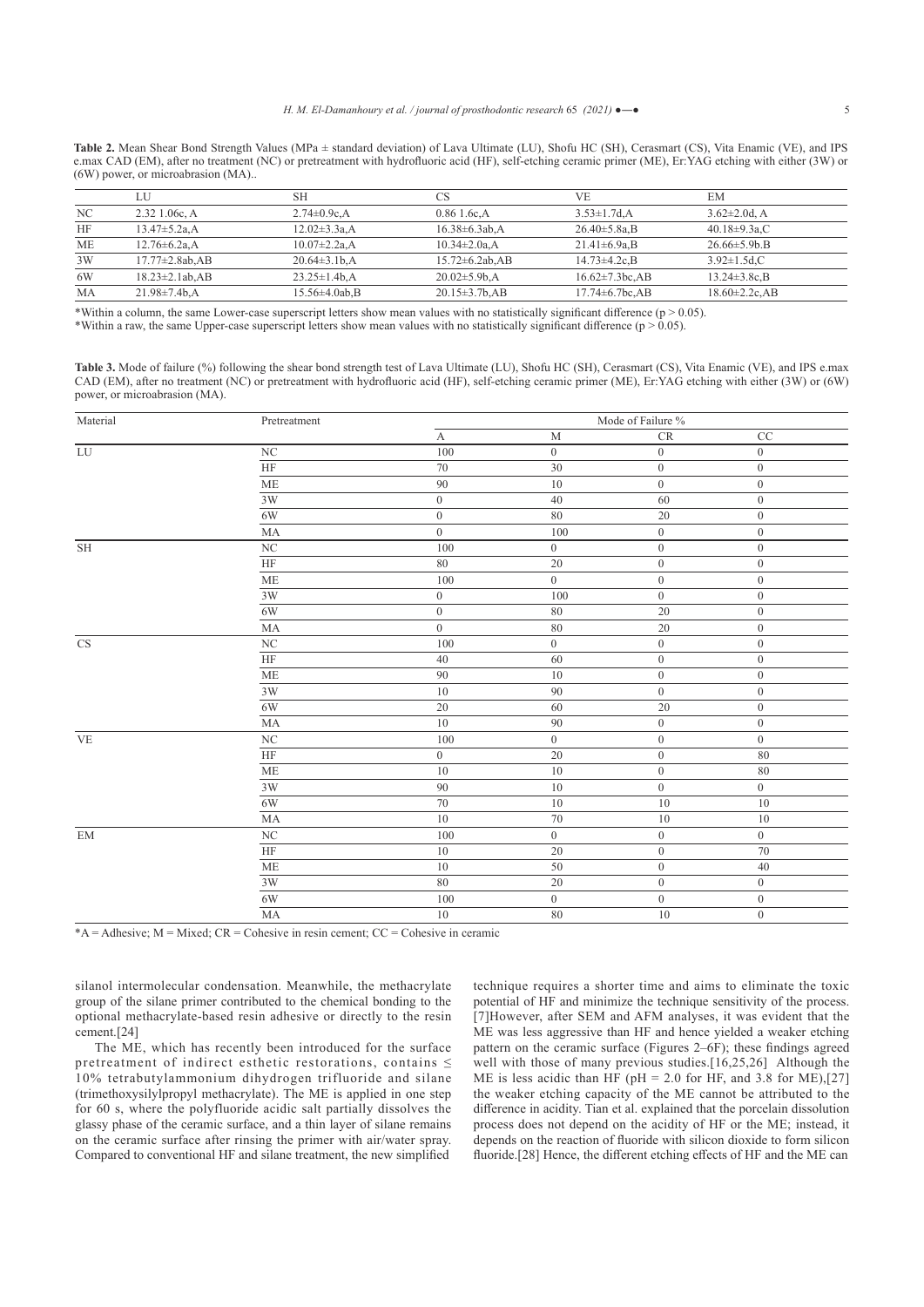**Table 4.** Mean average surface roughness (Sa), peak height (highest value - Sp) and valley depth (lowest value - Sv) of Lava Ultimate (LU), Shofu HC (SH), Cerasmart (CS), Vita Enamic (VE), IPS e.max CAD (EM), after no treatment (NC) or pretreatment with hydrofluoric acid (HF), self-etching ceramic primer (ME), Er:YAG etching with either (3W) or (6W) power, or microabrasion (MA).

| Material  | Pretreatment     | $Sa$ (nm) | Sp(nm)  | $Sv$ (nm)  |  |
|-----------|------------------|-----------|---------|------------|--|
| LU        | $_{\mathrm{NC}}$ | 39.852    | 160.38  | $-332.46$  |  |
|           | $\rm{HF}$        | 129.54    | 1068.20 | $-900.01$  |  |
|           | <b>ME</b>        | 91.40     | 418.49  | $-903.36$  |  |
|           | 3W               | 784.99    | 366.26  | $-3.3223$  |  |
|           | 6W               | 830.87    | 1487.40 | $-2013.20$ |  |
|           | MA               | 475.53    | 2275.70 | $-1837.90$ |  |
| <b>SH</b> | $_{\mathrm{NC}}$ | 75.89     | 318.23  | $-483.38$  |  |
|           | HF               | 83.37     | 483.82  | $-388.49$  |  |
|           | <b>ME</b>        | 63.20     | 451.92  | $-371.91$  |  |
|           | 3W               | 563.03    | 2593.30 | $-1778.40$ |  |
|           | 6W               | 548.24    | 3286.80 | $-2915.30$ |  |
|           | MA               | 615.06    | 385.30  | $-640.30$  |  |
| <b>CS</b> | $_{\mathrm{NC}}$ | 42.81     | 403.44  | $-266.66$  |  |
|           | HF               | 55.45     | 234.61  | $-408.72$  |  |
|           | <b>ME</b>        | 27.18     | 167.36  | $-245.61$  |  |
|           | 3W               | 458.92    | 1121.20 | $-1289.20$ |  |
|           | 6W               | 856.36    | 3271.60 | $-3847.80$ |  |
|           | MA               | 756.57    | 2726.00 | $-3037.00$ |  |
| <b>VE</b> | $\rm NC$         | 56.697    | 614.28  | $-408.78$  |  |
|           | $\rm{HF}$        | 443.47    | 3027.80 | $-3681.00$ |  |
|           | <b>ME</b>        | 161.38    | 866.26  | $-675.70$  |  |
|           | 3W               | 458.92    | 2165.50 | $-3095.20$ |  |
|           | 6W               | 870.06    | 5155.00 | $-3003.20$ |  |
|           | MA               | 313.76    | 1312.40 | $-1180.20$ |  |
| EM        | $_{\mathrm{NC}}$ | 69.63     | 272.33  | $-397.15$  |  |
|           | HF               | 163.71    | 1601.30 | $-1779.70$ |  |
|           | <b>ME</b>        | 33.14     | 188.83  | $-371.28$  |  |
|           | 3W               | 37.49     | 203.82  | $-149.16$  |  |
|           | 6W               | 58.23     | 508.08  | $-255.45$  |  |
|           | <b>MA</b>        | 430.11    | 2485.90 | $-1454.00$ |  |



**Fig. 2.** SEM (top) and AFM (bottom) micrographs of Lava Ultimate (LU) after different pretreatments. (A) no treatment, (B) Er:YAG etching with 3W power, (C) Er:YAG etching with 6W power, (D) microabrasion, (E) hydrofluoric acid, or (F) Monobond Etch and Prime. The white arrows indicate cracks.

be attributed to the variation in the reactivity of the available fluoride within each material.

 In the present study, the bond strengths of HF and the ME did not differ significantly in any of the material groups tested except for EM, where HF treatment resulted in a significantly higher bond strength. Previous studies showed that the ME was efficient in conditioning vitreous ceramics, presenting bond strengths that were comparable to those of the conventional HF treatment.[25] In one study, the ME showed a more stable bond after aging.[26] However, no aging was performed in most of these studies. Other studies concluded that conventional treatment with HF followed by silanization remained as the gold standard; furthermore, this treatment yielded higher mean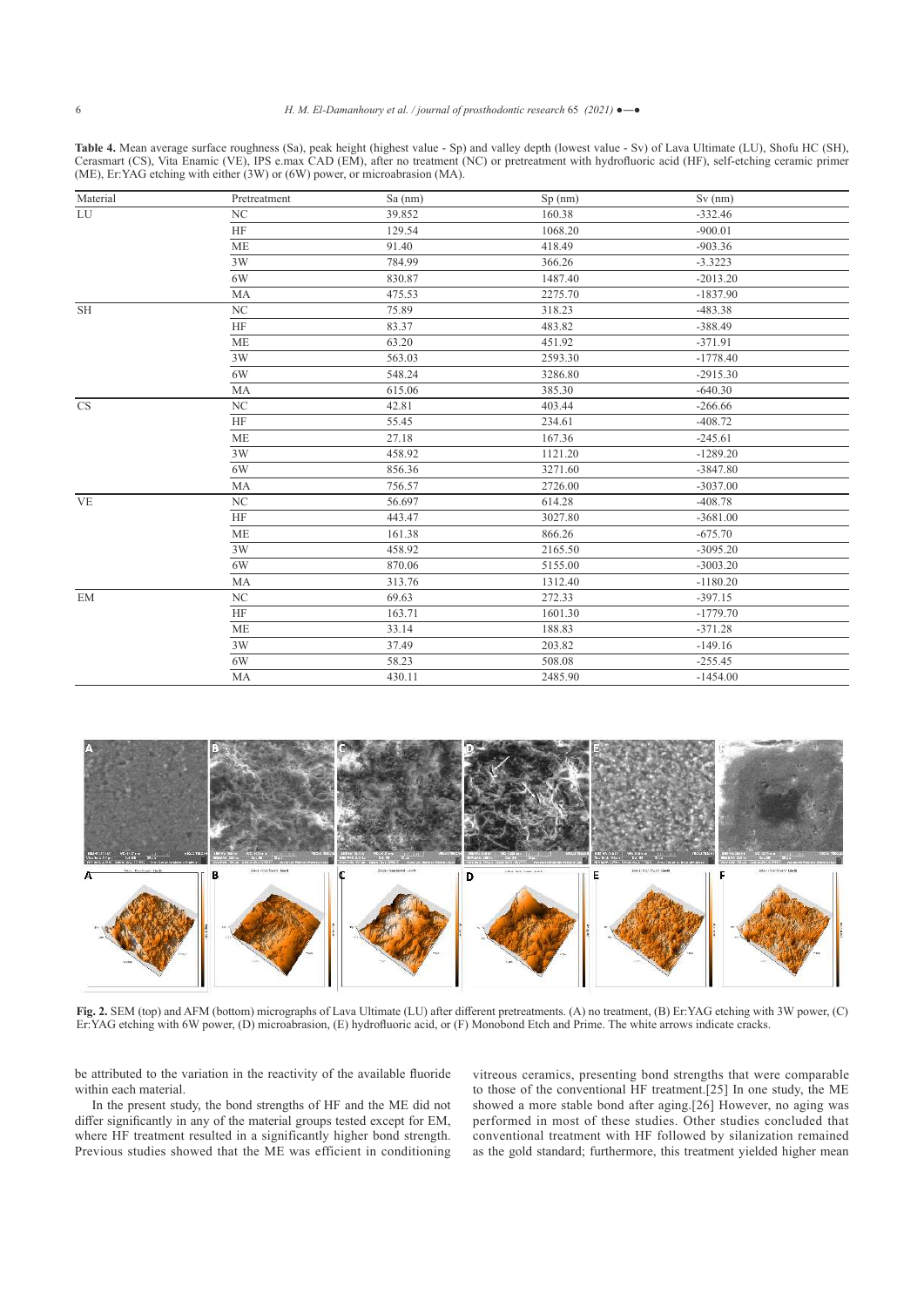

**Fig. 3.** SEM (top) and AFM (bottom) micrographs of Shofu HC (SH) Blocks after different pretreatments. (A) no treatment, (B) Er:YAG etching with 3W power, (C) Er:YAG etching with 6W power, (D) microabrasion, (E) hydrofluoric acid, or (F) Monobond Etch and Prime. The white arrows indicate cracks, and black arrows indicate holes in the spherical fillers.



**Fig. 4.** SEM (top) and AFM (bottom) micrographs of Cerasmart (CS) after different pretreatments. (A) no treatment, (B) Er:YAG etching with 3W power, (C) Er:YAG etching with 6W power, (D) microabrasion, (E) hydrofluoric acid, or (F) Monobond Etch and Prime. The white arrows indicate cracks.



**Fig. 5.** SEM (top) and AFM (bottom) micrographs of Vita Enamic (VE) after different pretreatments. (A) no treatment, (B) Er:YAG etching with 3W power, (C) Er:YAG etching with 6W power, (D) microabrasion, (E) hydrofluoric acid, or (F) Monobond Etch and Prime. The white arrows indicate cracks.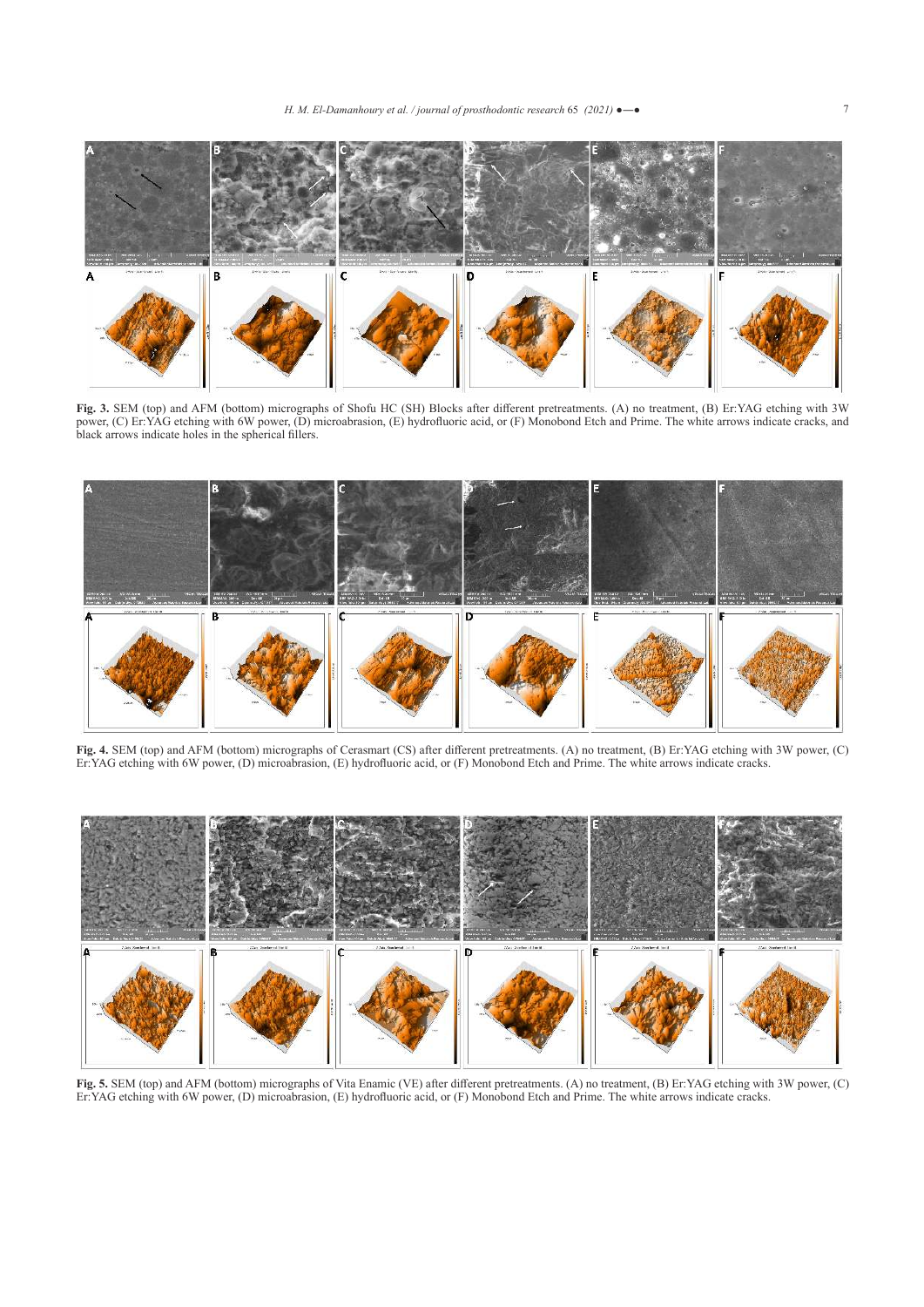

**Fig. 6.** SEM (top) and AFM (bottom) micrographs of IPS E.max CAD (EM) after different pretreatments. (A) no treatment, (B) Er:YAG etching with 3W power, (C) Er:YAG etching with 6W power, (D) microabrasion, (E) hydrofluoric acid, or (F) Monobond Etch and Prime. The white arrows indicate cracks.

bond strength values when applied on lithium disilicate and feldspathic ceramics, compared with using the ME on lithium disilicate ceramic surfaces, which resulted in significantly lower SBS values, consistent with the findings of our study.[15,29]

 On the contrary, LU, CS, and SH are fabricated from a resin-based matrix enforced with ceramic fillers; this may explain the necessity of performing mechanical roughening on the surface rather than HF etching. A study by Soares et al. attributed the low bond strength of resin cement to HF-etched indirect resin composite to the dissolution of the glass filler particles and the softening of the resin matrix; furthermore, they reported that the application of silane after HF etching did not improve the bond strength because of the absence of glass filler particles.[30] For various indirect resin composite-based CAD/CAM materials, which are commercially known as resin nanoceramic blocks, such as LU, SH, or CS, the majority of manufacturers recommend the blasting of the intaglio surface of the restoration before silanization.[8] Sandblasting has been shown to improve bond strength by removing the smear layer created after milling, exposing a fresh surface that is free of contaminants and providing enhancedmicromechanical retention to the cement.[31–33] Sandblasting exposes the filler particles in the composite-based blocks, thereby enhancing the subsequent bonding between these inorganic fillers and the silanol groups of the silane primer by the formation of siloxane bonds, as discussed previously. Meanwhile, the vinyl group of the silane primer contributes to the adhesion to the organic matrix of resin-based materials.[24]

 In the current study, MA treatment of the resin- based blocks yielded higher SBS than HF etched resin-based surfaces. Several studies evaluated the effect of the pretreatment strategy of LU, SH, and CS on bonding and similarly reported that for a higher bond strength, the restorations should be air abraded and pretreated using a resin primer containing methyl-methacrylate.[34,35]

 The micro-abraded block surfaces of all the investigated materials (Figures 2-6 D), revealed an irregular surface with cracks and some deeply dented parts under the SEM. Similar to our findings, Yoshihara et al. showed that although sandblasting resin composites and hybrid ceramic CAD/CAM blocks increased the surface roughness and resulted in an irregular surface with some filler exposure, it also caused surface and subsurface cracks measuring 1–10 μm. These cracks can be detected inside the resin matrix and at the interface between the resin matrix and filler particle.[18] Other investigators recommended that composite blocks should be sandblasted with a small grain size abrasives ( $\leq 50 \text{ }\mu\text{m}$ ) and a reduced pressure of 100–200 kPa, which is lower than the pressure typically recommended for ceramic and metal restorations.[36,37] In the present study, although the

sandblasting pressure applied was 200 kPa and the particle size was 25 µm, substantial cracks were still detected after MA treatment on the surfaces of LU, SH, and EM.

 An alternative surface treatment method induced by Er:YAG laser irradiation was investigated in this study. During laser treatment, considerable local temperature changes can create internal pressures that can damage the materials; therefore, the appropriate laser parameters must be used to avoid any deleterious effects during laser treatment.[38] In the current study, laser etching was performed with an Er:YAG laser operating at two different laser power settings: 150 and 300 mJ, with a total energy output of 3 and 6W, respectively.

 In the present study, the HF and the ME surface treatment of EM resulted in a significantly higher SBS compared with Er:YAG laser irradiation. Both laser settings yielded extremely low mean SBS values that did not exceed 14 MPa. In comparison, the mean SBS values reached 40 MPa when the conventional HF followed by silanization treatment were applied. These findings are in contrast to those reported by Gökçe et al., who concluded that Er:YAG laser with a power setting of 300 mJ exhibited higher SBS values than HF etching when applied to an Empress 2 surface (lithia-based ceramic), indicating that laser etching can be used as an alternative to HF/silane surface treatment.[39] The disagreement may be due to the different settings of the laser operation or differences in the resin cement used. The authors explained that laser irradiation could cause a heat-damaged layer, which might be poorly attached to the inner surface of the substrate while having the outer surface of the substrate strongly bonded to the silane and luting agents. Therefore, the low SBS values of Er:YAGtreated EM and VE in our study is attributable to the fragmentation of the ceramic crystals.

 By contrast, both the 3 and 6 W laser irradiations were effective for pretreating LU, SH, and CS, with similar or higher SBS values compared with HF etching techniques. The effect of Er:YAG laser on the ablation of composite resins or the effect of laser treatment on the repair bond strength of laboratory composites has been evaluated in some studies.[20,21] The results of the current study partially agreed with those reported by Cengiz-Yanardag et al., who investigated the pretreatment of hybrid ceramic blocks with Er,Cr:YSGG laser and reported comparable results of high-energy laser treatment to those of sandblasting, except for VE, which exhibited lower bond strength when sandblasted.[24] It has been reported that during composite resin ablation, explosive vaporization occurred at approximately 300 °C, followed by hydrodynamic ejection, which caused instantaneous melting in less than a picosecond. The change in volume of the material upon melting created large expansion forces that resulted in micro-explosions within the ablated surface.[21]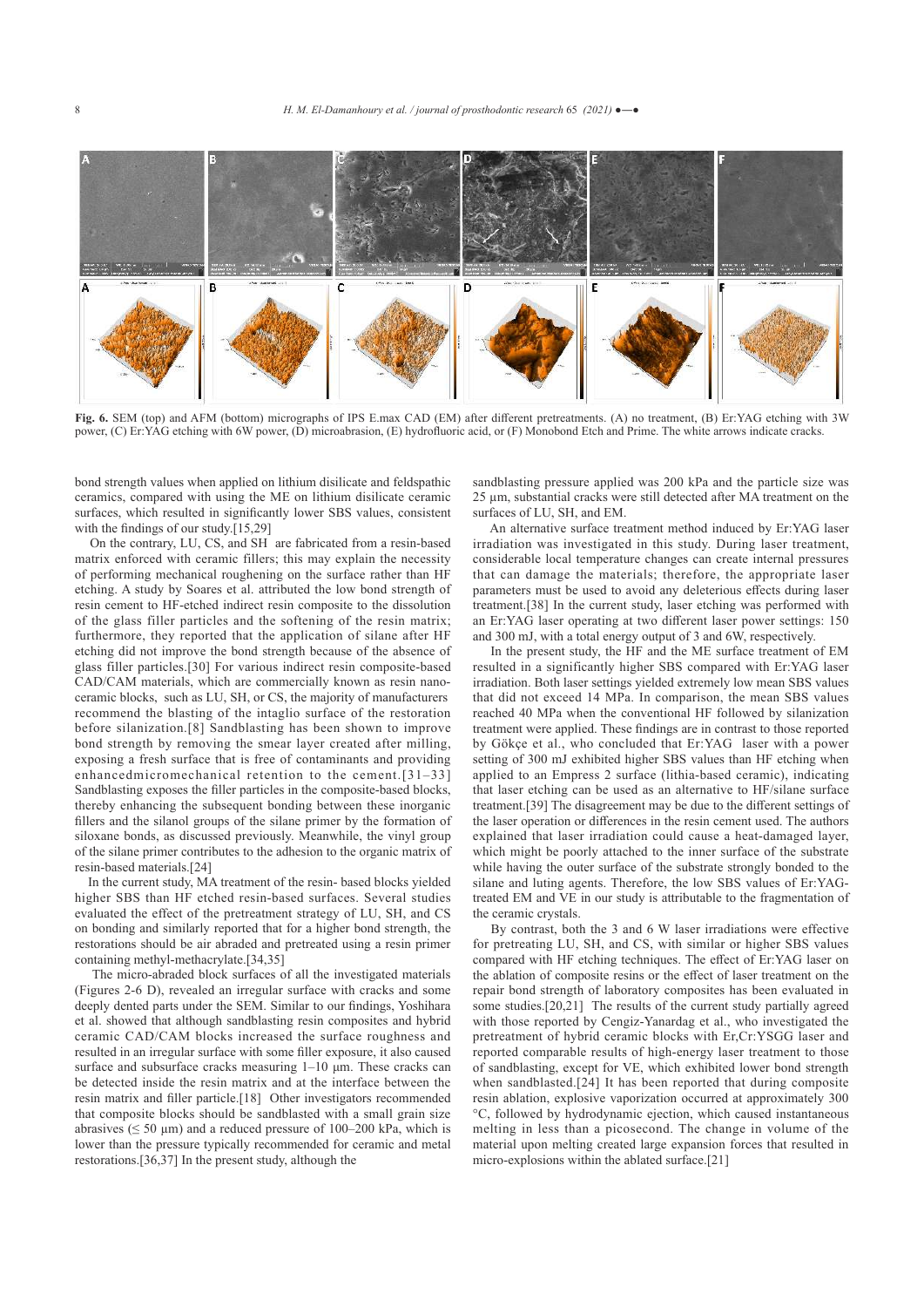With respect to AFM analysis and SEM topographical analysis, although laser pretreatment and MA revealed significantly rougher surfaces in the PICN and resin composite materials, laser pretreatment induced fewer cracks and destruction in the microstructure of the materials' surfaces compared with MA. The increase in laser power from 150 to 300 mJ did not significantly affect the roughness of LU or SH, whereas the difference was significant for CS and VE.

 A weak correlation between the surface roughness and SBS values of EM and VE was revealed. These results indicate that the two materials did not depend mainly on the micromechanical roughness in their adhesion but rather on the chemical adhesion between the ceramic crystals and the silane primer. By contrast, a relatively strong correlation between surface roughness and SBS was calculated for SH and CS, which may indicate the significant effect of surface roughness on the bond strength of these materials.

 The results revealed a strong association between the failure mode and the types of surface treatment and material. The highest percentage of adhesive failure was associated with the laser pretreatment for EM, which can be explained by the absence of micro-porosities created. However, a high percentage of adhesive failure, associated with low mean SBS values, was also revealed by the VE treated with laser, even though AFM and SEM analyses showed rough areas with pores; this effect may be attributed to the dissociation of the ceramic network by laser energy, which weakened the bond to the adhesive system. On the contrary, LU, SH, and CS indicated the highest percentage of adhesive failure when treated with either HF or the ME. A high percentage of cohesive failure in the material was observed when VE was treated with HF or the ME. These results are attributable to the difference in the microstructure and its effect on the intrinsic strength of the materials.

 One limitation of this study is that the specimens were prepared using a slow-speed diamond saw, followed by polishing with silicon carbide paper discs, which may produce surfaces that are not representative of the surfaces produced by CAD/CAM milling. Moreover, only the thermal fatigue of the samples (5000 thermal cycles) was investigated in the current study. Testing the bond strength after increasing the aging cycles or after a combination of thermomechanical aging can provide a clearer insight into the longterm performance of the tested materials following each pretreatment method. Another limitation is the use of only one adhesive luting resin cement. Therefore, the effect of the pretreatment method in combination with different types of cement, ceramic, and resin materials on the SBS longevity may be investigated in future studies.

#### **5. Conclusion**

Within the limitations of the current study, we conclude that the effectiveness of the pretreatment method is mainly material dependent. Chemical etching with HF or self-etching primers is more effective for glass-based ceramics such as lithium disilicate or PICN materials. By contrast, mechanical roughening by micro-abrasion or laser ablation is more effective for resin composite materials. Compared to sandblasting, the erbium laser pretreatment of resin composite resulted in comparable or superior bond strengths to the resin cement, while preserving the resin-based CAD-CAM material microstructure from damage and cracking.

#### **Conflict of interest**

 The authors of this manuscript certify that they have NO affiliations with or involvement in any organization or entity with any financial interest, or non-financial interest in the subject matter or materials discussed in this manuscript.

#### **References**

- [1] Belli R, Petschelt A, Hofner B, Hajtó J, Scherrer SS, Lohbauer U. Fracture rates and lifetime estimations of CAD/CAM all-ceramic restorations. J Dent Res 2016;95:67-73. doi:10.1177/0022034515608187
- [2] Davidowitz G, Kotick PG. The Use of CAD/CAM in dentistry. Dent Clin North Am 2011;55:559–70. doi:10.1016/j.cden.2011.02.011.
- Sripetchdanond J, Leevailoj C. Wear of human enamel opposing monolithic zirconia, glass ceramic, and composite resin: an in vitro study. J<br>Prosthet Dent 2014;112:1141–50. doi:10.1016/j.prosdent.2014.05.006.
- [4] Douglas RD. Color stability of new-generation indirect resins for prosthodontic application. J Prosthet Dent 2000;83:166–70. doi:10.1016/ <u>S0022-3913(00)80008-6.</u>
- [5] Ruse ND, Sadoun MJ. Resin-composite blocks for dental CAD/CAM applications. J Dent Res 2014;93:1232-4. <u>doi:10.1177/0022034514553976.</u>
- [6] Awada A, Nathanson D. Mechanical properties of resin-ceramic CAD/ CAM restorative materials. J Prosthet Dent 2015;114:587–93. doi:10.1016/ .prosdent.2015.04.016.
- [7] He LH, Swain M. A novel polymer-infiltrated ceramic dental material. Dent Mater 2011;27:527–34. doi:10.1016/j.dental.2011.02.002.
- [8] Elsaka SE, Cam C a D. Bond strength of novel CAD/CAM restorative materials to self-adhesive resin cement : the effect of surface treatments. J Adhes Dent 2014;16:531–40. <u>doi:10.3290/j.jad.a33198.</u><br>[9] Özcan M, Volpato CÂM. Surface conditioning and bonding protocol for
- polymer-infiltrated ceramic: how and why? J Adhes Dent 2016;18:174–5. doi:10.3290/j.jad.a35979.
- [10] Lauvahutanon S, Takahashi H, Shiozawa M, Iwasaki N, Asakawa Y, Oki M, et al. Mechanical properties of composite resin blocks for CAD/CAM.<br>Dent Mater J 2014;33:705–10. doi:10.4012/dmj.2014-208.
- [11] Marshall SJ, Bayne SC, Baier R, Tomsia AP, Marshall GW. A review of adhesion science. Dent Mater 2010;26: :e11-6. doi:10.1016/ j.dental.2009.11.157.
- [12] Naves LZ, Soares CJ, Moraes RR, Gonçalves LS, Sinhoreti MAC, Correr-Sobrinho L. Surface/Interface Morphology and bond strength to glass ceramic etched for different periods. Oper Dent 2010;35:420–7. doi:10.2341/09-152-l.<br>[13] Loomans BAC, Mine A, Roeters FJM, Opdam NJM, De Munck J,
- Huysmans MCDNJM, et al. Hydrofluoric acid on dentin should be avoided. Dent Mater 2010;26:643–9. doi:10.1016/j.dental.2010.03.007.
- [14] Özcan M, Allahbeickaraghi A, Dündar M. Possible hazardous effects of hydrofluoric acid and recommendations for treatment approach: a review. Clin Oral Investig 2012;16:15–23. doi:10.1007/s00784-011-0636-6.
- [15] Guimarães HAB, Cardoso PC, Decurcio RA, Monteiro LJE, de Almeida LN, Martins WF, et al. Simplified surface treatments for ceramic cementation: use of universal adhesive and self-etching ceramic primer. Int
- J Biomater 2018:2598073. doi:10.1155/2018/2598073. [16] El-Damanhoury HM, Gaintantzopoulou MD. Self-etching ceramic primer versus hydrofluoric acid etching: etching efficacy and bonding performance. J Prosthodont Res 2018;62:75–83. doi:10.1016/j.jpor.2017.06.002.
- [17] Stawarczyk B, Basler T, Ender A, Roos M, Özcan M, Hämmerle C. Effect of surface conditioning with airborne-particle abrasion on the tensile strength of polymeric CAD/CAM crowns luted with self-adhesive and conventional resin cements. J Prosthet Dent 2012;107:94–101. doi:10.1016/S0022-3913(12)60031-6.
- [18] Yoshihara K, Nagaoka N, Maruo Y, Nishigawa G, Irie M, Yoshida Y, et al. Sandblasting may damage the surface of composite CAD–CAM blocks. Dent Mater 2017;33:e124–35. doi:10.1016/j.dental.2016.12.003.
- [19] Spitznagel FA, Horvath SD, Guess PC, Blatz MB. Resin bond to indirect composite and new ceramic/polymer materials: a review of the literature. J Esthet Restor Dent 2014;26:382–93. doi:10.1111/jerd.12100.
- [20] Barutcigil K, Barutcigil Ç, Kul E, Özarslan MM, Buyukkaplan US. Effect of different surface treatments on bond strength of resin cement to a CAD/ CAM restorative material. J Prosthodont 2019;28:71–8. doi:10.1111/ jopr.12574.
- [21] Burnett LH, Shinkai RSA, Eduardo CDP. Tensile bond strength of a onebottle adhesive system to indirect composites treated with Er:YAG laser, air abrasion, or fluoridric acid. Photomed Laser Surg 2004;22:351–6. doi:10.1089/1549541041797896.
- [22] Asadzadeh N, Ghorbanian F, Ahrary F, Rajati Haghi H, Karamad R, Yari A, et al. Bond strength of resin cement and glass ionomer to Nd:YAG lasertreated zirconia ceramics. J Prosthodont 2019;28:e881–5. doi:10.1111/
- iopr.12651.<br>
[23] Fornaini C. Er:YAG and adhesion in conservative dentistry : clinical<br>
overview. Laser Ther 2013;22:31–5. <u>doi:10.5978/islsm.13-or-04.</u><br>
[24] Cengiz-yanardag E, Yilmaz SK, Karakaya I. Effect of different s
- treatment methods on micro-shear bond strength of CAD-CAM restorative materials to resin cement. J Adhes Sci Technol 2019;33:110–23. doi:10.10 80/01694243.2018.1514992.
- [25] Garboza CS, Berger SB, Guiraldo RD, Fugolin APP, Gonini-Júnior A, Moura SK, et al. Influence of surface treatments and adhesive systems on lithium disilicate microshear bond strength. Braz Dent J 2016;27:452–7. doi:10.1590/0103-6440201600624.